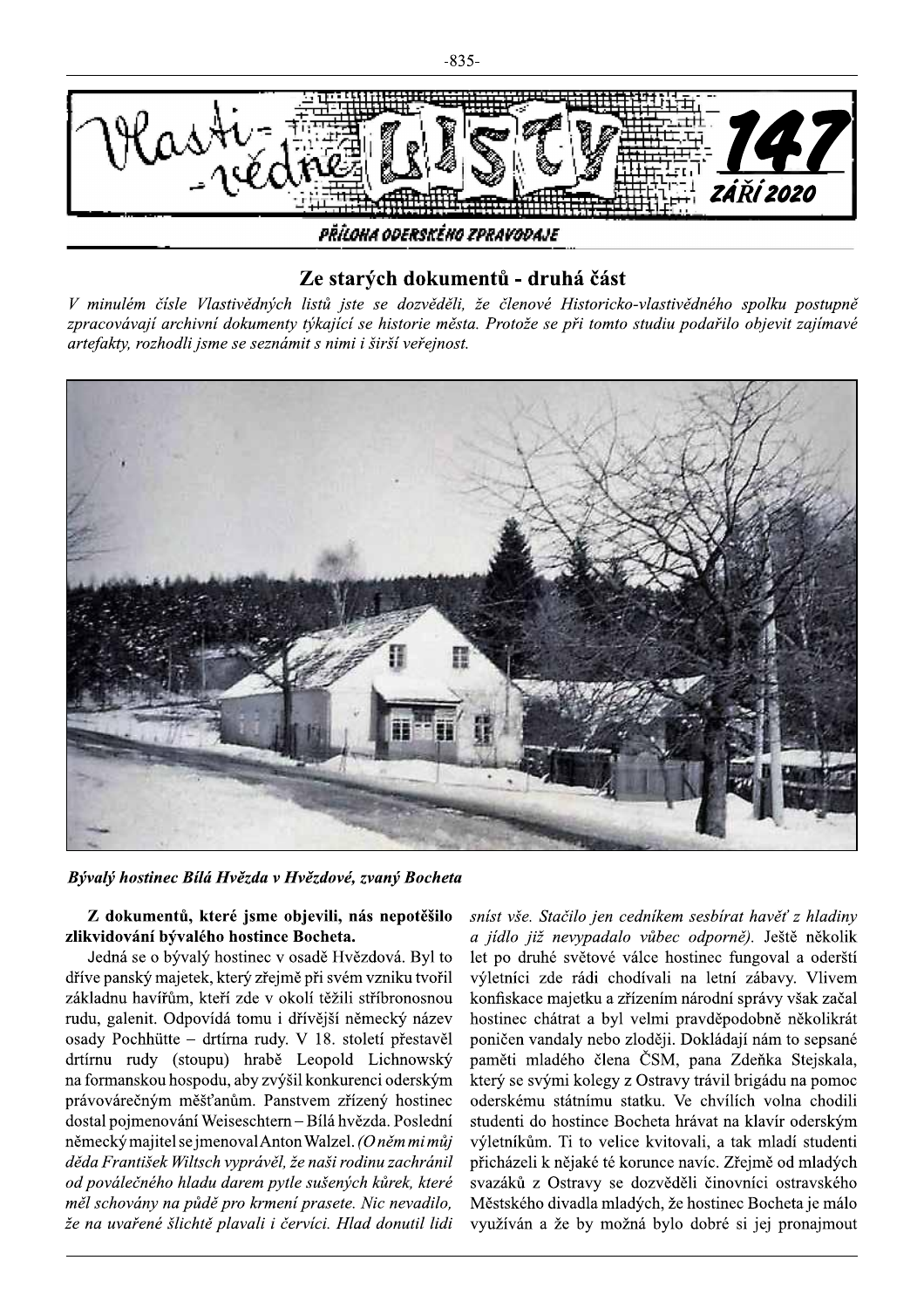nebo koupit jako letní rekreační scénu. Proto Divadlo mladých z Moravské Ostravy podalo dne 26. dubna 1950 žádost o přidělení konfiskátu bývalé restaurace Bocheta v Odrách Místnímu národnímu výboru v Odrách. Tuto žádost potvrdily svým dobrozdáním razítka těchto institucí: Závodní rada Divadla mladých, Mor. Ostrava, Závodní organizace ROH Divadla mladých, Ostrava, Přívozecká 8, Komunistická strana Československa, závodní organizace – Divadlo mladých, Ostrava. Dále žádost obsahuje dopis tohoto znění:

"Soudruhu předsedo (tehdy byl předsedou MNV v Odrách soudruh Ladislav Bujnoch), zasíláme Ti přiloženou žádost o přidělení konfiskátu bývalé restaurace Bocheta, jak jsme o tom mluvili. Současně však bychom chtěli, zda bys mohl, ještě než žádost bude vyřízena, poslat takové potvrzení, že na tom můžeme pracovat, protože času k renovaci těchto budov mnoho nemáme a chtěli bychom alespoň z části to mít hotovo již tyto prázdniny. Začali bychom pracovat již tuto neděli, to je 30. dubna, a k tomu bychom Tě prosili, odvolávajíc se na naši domluvu, zda bys nemohl v neděli 30. dubna asi v 10,00 hod dopoledne poslat nějakého soudruha odborníka, (stavitele či podobně), který by nám práci rozvrhl, jak bychom měli začít a co bychom měli na tom udělat nejdříve. Hovořili jsme o tom, že bys mohl vždy s některým soudruhem to zařídit tak, že by to udělal jako brigádu. Současně by se mohl přijít v neděli na nás do Oder podívat soudruh kulturní prop., se kterým bychom již na místě vyřídili otázku patronátu a případných představení ještě do konce této sezony. Toto všechno Ti ještě nyní, 26. dubna dopoledne, budu telefonovat, ale píši Ti to ještě jednou, abys měl v ruce vše písemně. Doufáme, že se nezlobíš, že se na tebe s tímto obracíme, ale v rozhovoru jsme se přesvědčili o tom, že spolupráce mezi námi bude v nejužším vztahu. Děkujeme Ti za pomoc. Práci čest." Dopis zase podtrhují tři razítka a podpisy výše uvedených institucí.

Dne 27. září 1950 posílá Divadlo mladých urgenci na MNV v Odrách

"Vážení soudruzi, dne 7. 9. t. r. mluvil jsem osobně se s. Freislerem, který byl tak laskav a sepsal se mnou připomínky k nájemní smlouvě mezi Vámi a Závodní radou Městského divadla mladých v Ostravě. Současně mi slíbil, že tato věc bude vzhledem k nutnosti projednávána již následující pondělí v radě MNV a že nám bude dáno na vědomí usnesení této rady. Doposud se tak nestalo. A jelikož tato záležitost skutečně spěchá, prosíme Vás, abyste nám laskavě dali toto usnesení na vědomí, pokud možno v nejkratší době."

(Protože uběhl měsíc a z MNV v Odrách nedošla do Ostravy patřičná odpověď, reagovalo Městské divadlo mladých novým dopisem 27. října 1950 takto.

"K telefonickému rozhovoru MNV Odry s kanceláří MDM Ostrava Vám sdělujeme toto. Závodní rada MDM se rozhodla, podepřena souhlasem všeho členstva, k tomu, abychom netrvali na dlouhodobém nájmu bývalé restaurace Bocheta v Odrách. Závodní rada MDM má k tomuto tyto důvody.

1) Vyjednávání o Bochetu dálo se od dubna t. r. způsobem velmi zdlouhavým. Nejprve jsme dostali z rukou referenta stavebního oddělení MNV potvrzení, že se nám Bocheta přislibuje, a vzhledem k tomu a vzhledem



Bývalý hostinec Bocheta v roce 1985.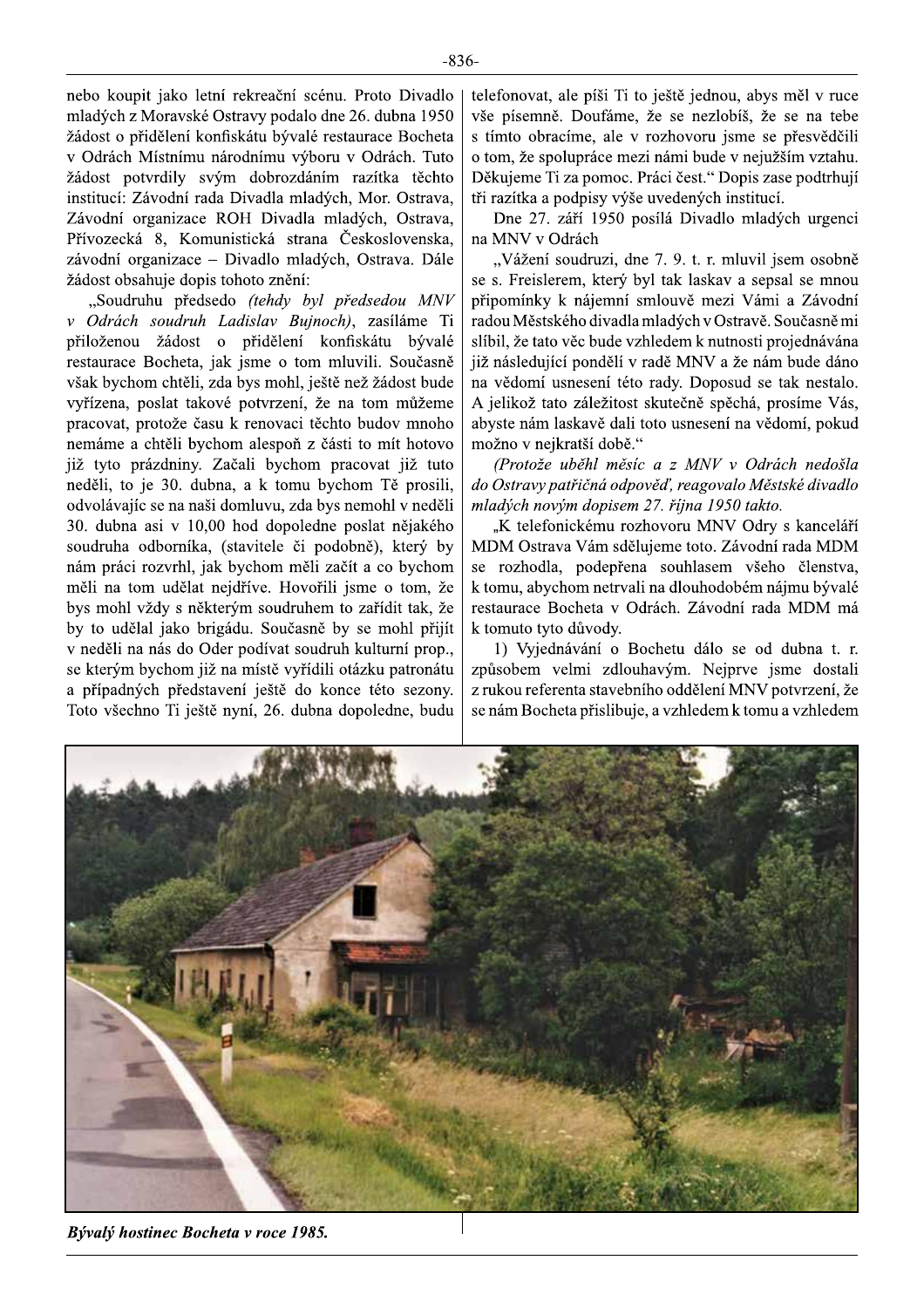k jeho výslovnému souhlasu pustili jsme se kolektivně do práce na renovaci restaurace. Pracovali jsme přesně podle rad a plánů s. referenta, zachovávali jsme i postup práce, který nám narýsoval. Pustili jsme se do toho s velkou chutí u vědomí toho, že naše práce bude korunována úspěchem ne jenom takovým, že Bocheta bude včas a dobře opravena ne jenom pro nás, ale pro zachování národních hodnot, ale i takovým, že nám tato budova bude v blízké době přidělena do dlouhodobého nájmu za uznávací poplatek, jak nám bylo sděleno dopisem MNV Odry č. j. 711/501/M odd. admin. ze dne 30. května t. r., ačkoliv v soukromých rozhovorech mezi zástupci ZR MDM a ředitelstvím MDM s předsedou MNV bylo hovořeno o prodeji Bochety Závodní radě MDM. O opravení Bochety starali jsme se příkladně, jak vysvítá z dopisu ZR továrny Optimit, ve kterém nám odpovídají na náš dotaz ohledně škváry. (NP Optimit č. j. ZR/Pa/Sl ze dne 26. května 1950)

2) Teprve 28. července 1950 bylo nám dáno na vědomí MNV Odry, abychom se dostavili k podepsání nájemní smlouvy (č. j. 50/M odd. bezpečnost). Mezi tím však jsme se doslechli, že o Bochetu má zájem Sokol Odry. Nájemní smlouva, která nám byla předložena při osobní návštěvě předsedy ZR MDM, byla sestavena takovým způsobem, který jsme nemohli přijmout.

3) Při další osobní návštěvě jednatele ZR MDM v Odrách dne 7. září 1950 byly sepsány s referentem ŠOT s. Freislerem připomínky k nájemní smlouvě a vysloveno, že budou předloženy radě MNV k projednání dne 11. září 1950 a o výsledku bude podána písemná zpráva ZV MDM.

4) Do dnešního dne nedostala ZR MDM žádné vyrozumění kromě telefonního rozhovoru.

5) Z těchto důvodů rozhodla se ZR MDM k tomu, odvézti svůj majetek (prkna zakoupená na pile, kotel na dehet, různé pracovní nářadí a pod.) z Bochety a oznámit MNV Odry, že na uzavření nájemní smlouvy již nereflektuje.

ZR MDM je si vědoma toho, že práce a materiál, který vložila do opravy (částečné opravy) Bochety v ceně 15.000 Kč, je pro ni ztracena a vzhledem k tomu, že tato investice byla podniknuta před uzavřením nájemní smlouvy, pouze na písemný a ústní příslib, nemůže žádat



Měšťanský hostinec I. Skalní sklep před rokem 1910

žádnou náhradu za například úplné opravení dehtové krytiny sálu a opravení stropu sálu. Právě tak není možno žádat o náhradu za výměnu nosných trámů u přísálí a zhotovení stavidla bazénu. Členové byli ochotni ještě v srpnu a v září pracovat brigádně na dohotovení střešní krytiny u přísálí, byli však handicapováni neustálým odkládáním nájemní smlouvy, posléze formulací nájemní smlouvy samotné. Nyní počátkem listopadu, v počasí nehodícím se k brigádní práci venku, není možné vzít si tak veliký úvazek na sebe přes zimní období a mlčky přihlížet k tomu, že národní majetek je takto sám od sebe ruinován. Žádáme tedy z těchto důvodů MNV Odry, aby laskavě zastavili jednání o nájemní smlouvě. A doufáme, že bude vzata na vědomí naše poctivá snaha o zlepšení a zachránění bývalé restaurace Bocheta, která však ne z naší viny byla zmařena.

S pozdravem Gottwaldově pětiletce zdar" – podepsáni předseda a jednatel ZR MDM Ostrava.

Když se toto vypovězení snah kolektivu Městského divadla mladých z Ostravy dostalo do rukou bývalého předsedy MNV v Odrách, napsal si pod čarou poznámku: "Nechť referent ŠOT neprodleně podá vysvětlující zprávu, proč se uzavření smlouvy tak nesmyslně protáhlo. Vložte více pružnosti do úřadování!!!" Podepsán předseda MNV v Odrách Ladislav Bujnoch. Podobným způsobem bylo promarněno jednání s ostravskými doly, které měly zájem koupit výletní restauraci I. Skalní sklep k rekreačním účelům. Také toto jednání nedopadlo dobře, a tak MNV v Odrách nese plnou zodpovědnost za zlikvidování perspektivních rekreačních objektů na území města. Přitom při probírání dalších archiválií se nám dostal do rukou třístránkový dokument, který byl instrukcí, jak využívat bohatého turistického potenciálu Oderska. Bohužel se toto stalo pouze neuskutečnitelnou vizí. Snad my později narození nedokážeme pochopit těžkosti poválečného období. Ne všichni tehdejší úředníci dosahovali na dnes samozřejmé kompetence. Současnost již ale přináší pozvolné zlepšování turistického potenciálu našeho kraje. Některé atrakce se pozvolna daří uskutečňovat.

> Květoslav Wiltsch, Historicko-vlastivědný spolek Odry



Demolice I. Skalního sklepa v roce 1952